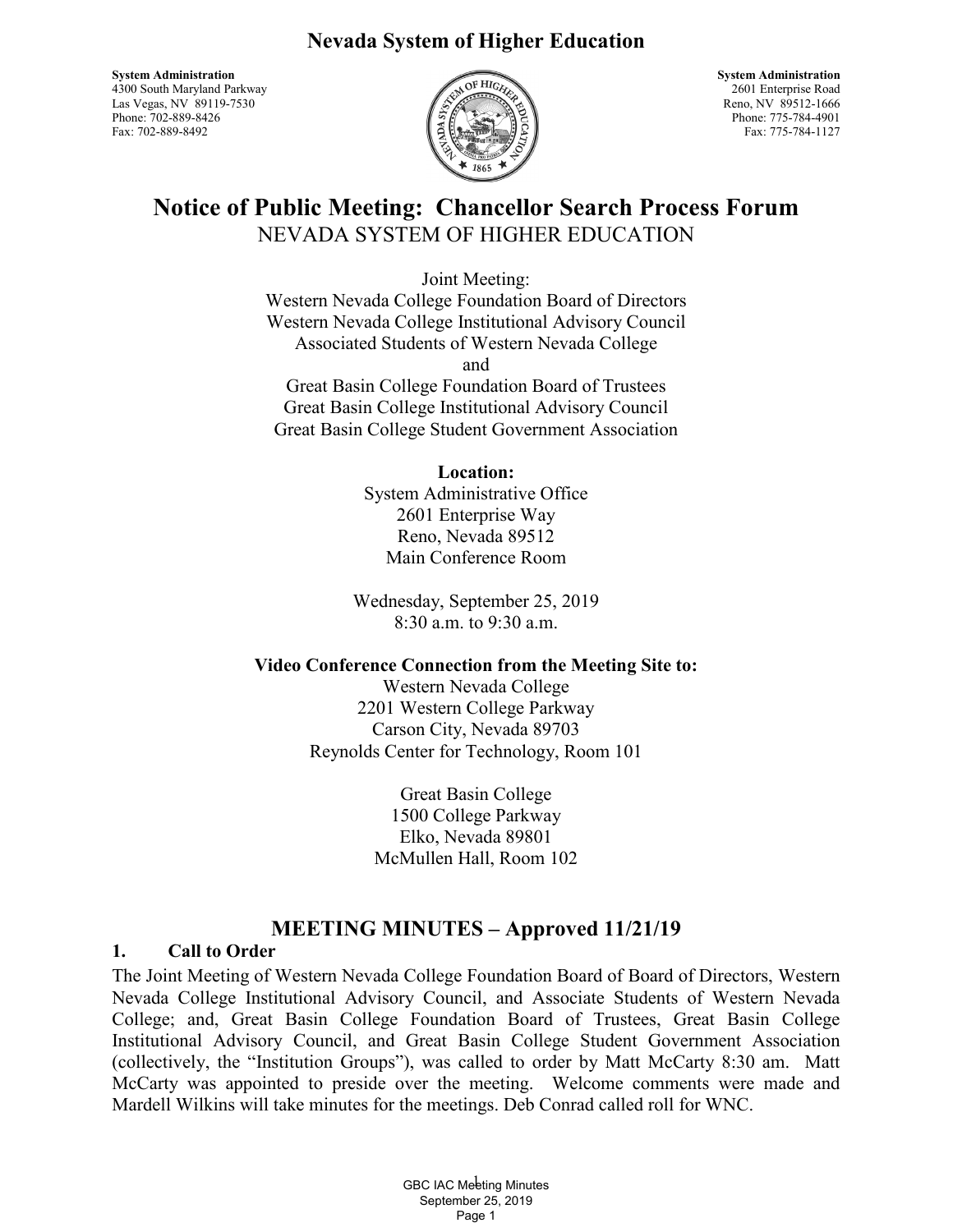### **2. Roll Call of Institution Groups**

Present at Great Basin College: Dr. Hugh Collett (GBC IAC) Tana Gallagher (GBC Foundation Trustee) Melissa Schultz (GBC Foundation Trustee)

There was not a quorum of any of the GBC Institution groups.

Other guests present at Great Basin College: Robert Hannu, GBC Mardell Wilkins, GBC Matt McCarty, GBC Chantell Garcia, GBC Jennifer Sprout, GBC Virginia Ousted

Present at other locations: Dr. Jason Geddes Dr. Mark Doubrava Dr. Thom Reilly Dean Gould President Vince Solis, WNC Kyle Dalpe, WNC Beth Blankenship (WNC Classified Council Chair) Stacey Woodberry (WNC Foundation Trustees) Janet Stake

### **3. Public Comment Information Only**

There was no public comment.

#### **4. Discussion on Chancellor Search 1nformation Only 11. Information Only**

Discussion with Dr. Jason Geddes, Chair of the NSHE Board of Regents, Dr. Mark Doubrava, Vice Chair of the NSHE Board of Regents, and Dr. Thom Reilly, NSHE Chancellor, on whether the Board of Regents should conduct a national search for the new Chancellor (with or without the appointment of an acting Chancellor) or appoint an interim Chancellor following the expiration of current Chancellor Thom Reilly's term in August 2020. No names of potential candidates for either acting or interim Chancellor may be stated or discussed during this agenda item. Specific names may be suggested by email to the Chair after the meeting. Chair Geddes began by stating the NSHE Board of Regents Handbook has a process for Chancellor searches. Chancellor Reilly has announced he will be leaving August 2020. The Board of Regents has started the process of gathering information from constituencies on whether to appoint an interim chancellor or to launch a national search in September 2020. Chancellor Reilly added the search could start now if the decision was to do a search for a more seamless transition. The results of these public forums will be presented at the Board of Regents' meeting in September to authorize and start a Chancellor search. Matt McCarty read email from GBC Foundation Trustee and GBC IAC member Dave Roden. The statement read, "I am in favor of having a national search for a new Chancellor. I ask that the search include a person familiar with rural areas that offer BS, BA and technology training." Dr. Hugh Collett read his statement on what he would

#### 2 GBC IAC Meeting Minutes September 25, 2019 Page 2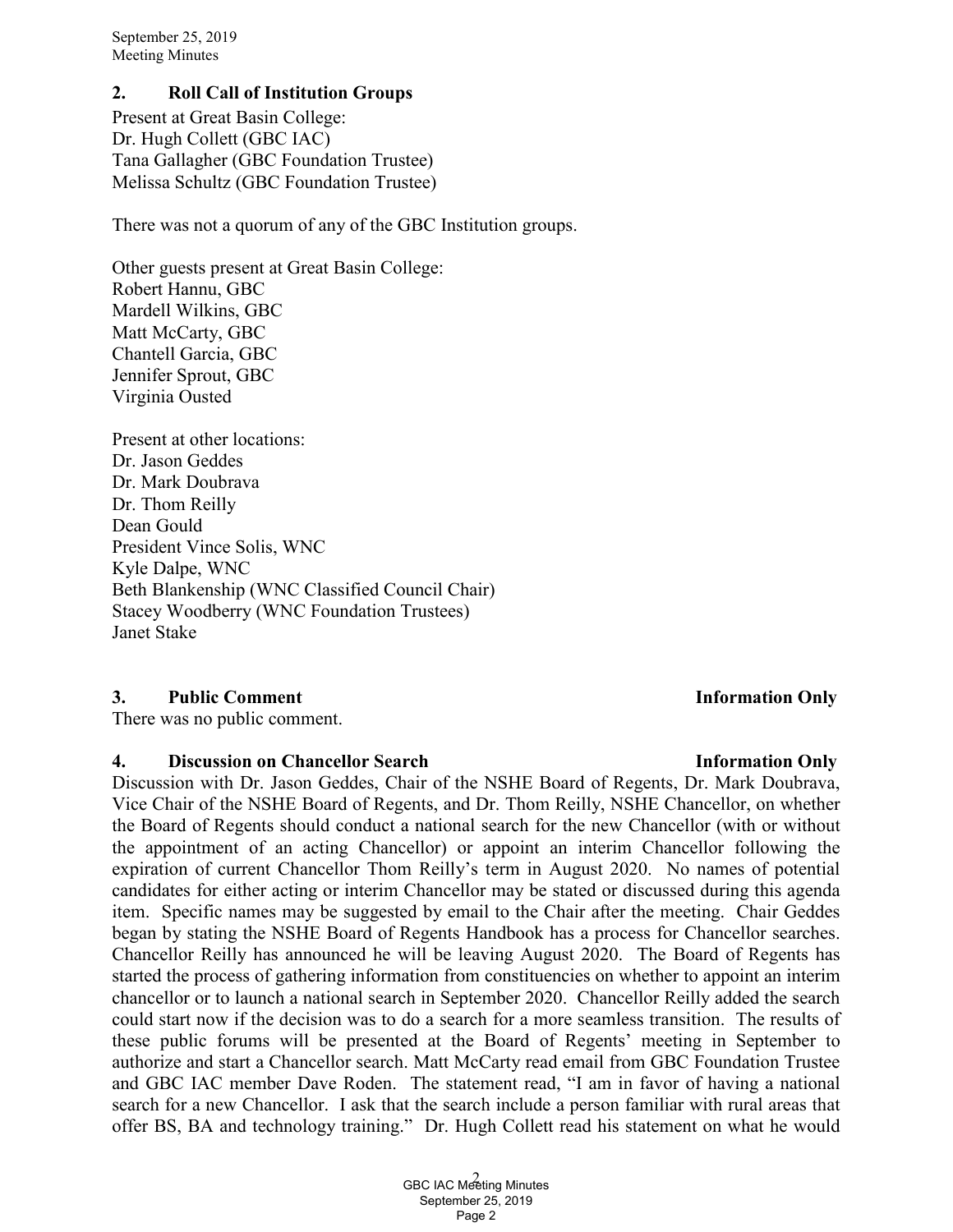want in the qualities of a future Chancellor (statement is attached) and also submitted a Muse that he wrote several years ago about the different missions of community colleges and universities and the problems with them being under one governing board (see attached).

Western Nevada College President Solis said a national search would fit in an ideal situation if it could be accomplished within a year's time. Beth Blankenship, Chair of the WNC Classified Council, stated the WNC Classified Council is in favor of a national search for a permanent Chancellor, not in favor of an interim. They would be in favor of looking at internal candidates as well.

Regent Geddes responded to a question by Janet Stake. An advantage of appointing an interim Chancellor would be that someone is appointed immediately to do the job and could be tested to see if it is a good fit to fill the position permanently such as is sometimes done with the presidents.

Matt McCarty asked for a point of clarification on if the Faculty Senate and Classified Council would be able to speak at another meeting or was this their opportunity? Regent Geddes said this is the public meeting for input, but at any time information/input can be sent via phone call, email, or mail to the Chancellor or anyone on the Board of Regents. Please let the groups know that they need to submit their input by next week. Regent Geddes added that if the current Assembly Joint Resolution 5 should pass it would not put the Chancellor Search on hold.

# **5. Public Comment Information Only**

Virgina Ousted, community member in Elko, is in favor of a national search.

Kyle Dalpe, Vice President for Instruction at WNC, stated that the WNC faculty senate wasn't able to be here today and they will be submitting their recommendations. He has had conversations with the WNC faculty senate, and it is their hope the candidate would have a good understanding of faculty issues both at a two year and four-year institution.

The meeting was adjourned at 8:50 a.m.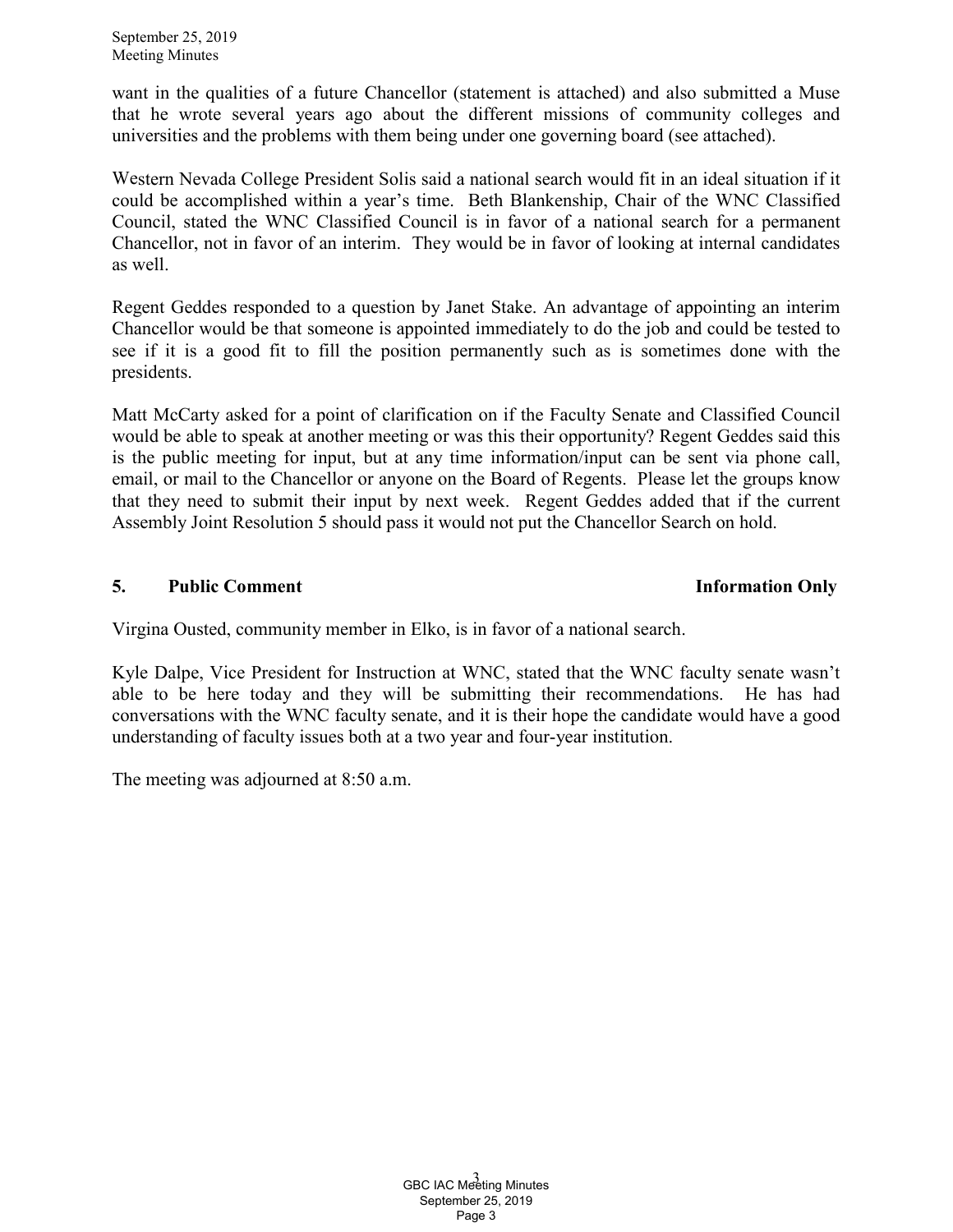# **Chancellor Qualities**

These are some of the qualities desired for the occupant of the office of Chancellor which would advance the educational vision and goals of Great Basin College.

1. A true understanding and appreciation of the role of Great Basin College in Nevada Higher Education.

2. An appreciation of the detrimental effects of the legislative and Regents change in Great Basin College funding which occurred approximately ten years ago.

3, Change the funding to permit the flexibility needed by Great Basin College to provide the vision to explore and incorporate the constantly changing educational needs of Nevada students.

4. Appreciate the rapid and continual change in technology and the resultant financial requirements they require (compare with Liberal Arts) in the vocational technical fields that are the responsibility of Great Basin College.

5. Recognize and advance the unique educational role of Great Basin College in rural education which cannot be duplicated anywhere and is Nevada's educational niche for educational fame and greatness.

6. Be an active advocate for making Great Basin College the unique extraordinary educational institution of Nevada.

Hugh S. Collett M.D.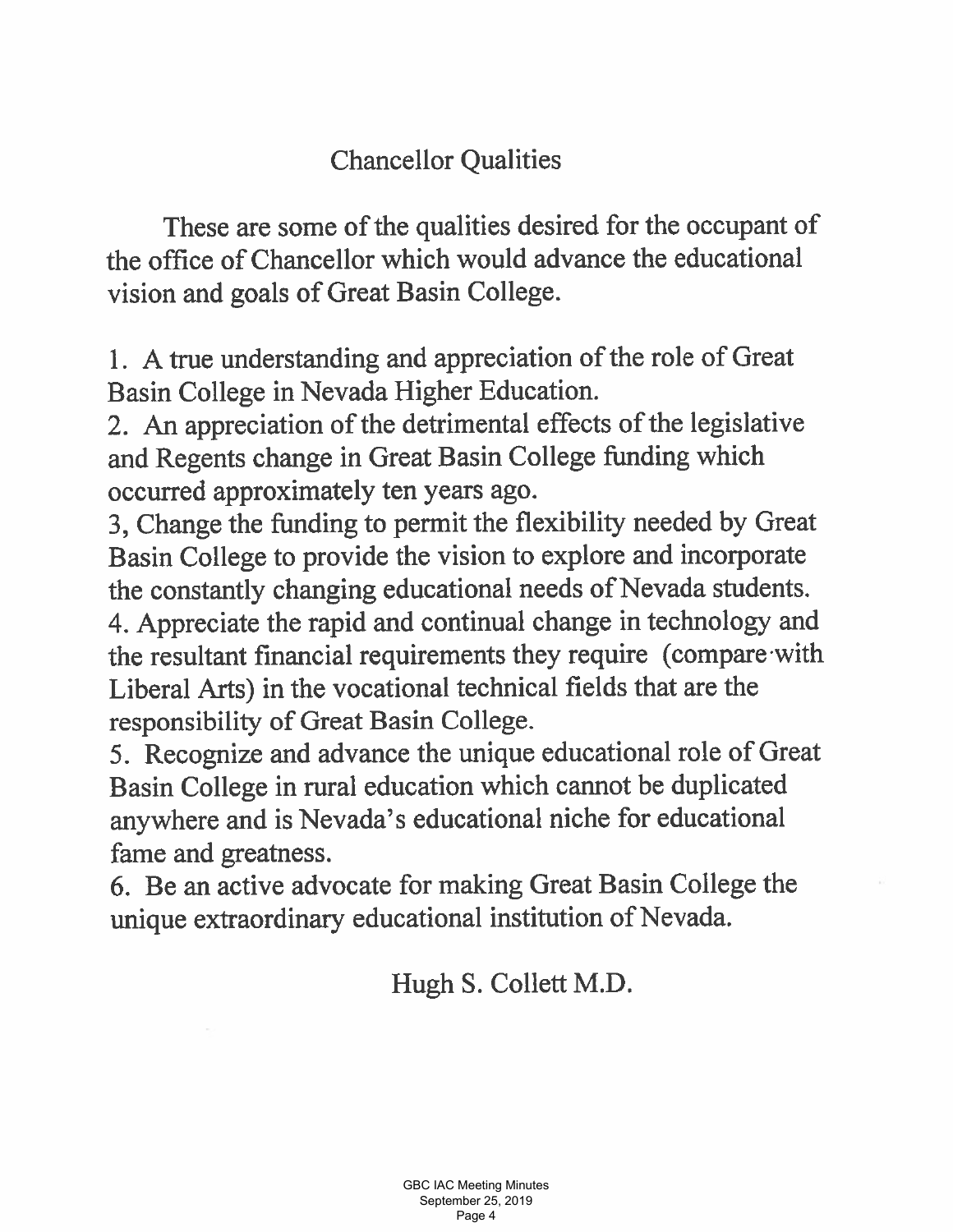The Nevada System of Higher Education with the Chancellor and Board of Regents was designed for the Nevada University System. A problem arose when Elko Community College, now Great Basin College, changed higher education in Nevada. The educational role of the universities and community colleges were different and the ECC founders believed a separate system for community colleges was preferable. The decision to place the community colleges under the existing organization was made. Under this system it has been difficult for the community colleges to maintain their independence and necessary flexibility. The universities did not wish to be associated with the community colleges which they regarded as inferior and not real higher education. The combination of the two different focuses of higher education in one governing body continues to be unsatisfactory for each. This is demonstrated by the effect of changing the funding formula. What was favorable and philosophically correct for the universities was disastrous and educationally harmful to Great Basin College. The rigidity of the university system was forced on Great Basin College by the overwhelming emphasis on completion. This prevented Great Basin College from pursuing its great strength of innovative educational offerings based, not on completion, but the educational and vocational technical needs of the citizens of rural Nevada. The funding and supervision of the universities and Great Basin College should be changed to maximize the educational potential of each. If this cannot be achieved, the following qualities for the next Chancellor would be desired.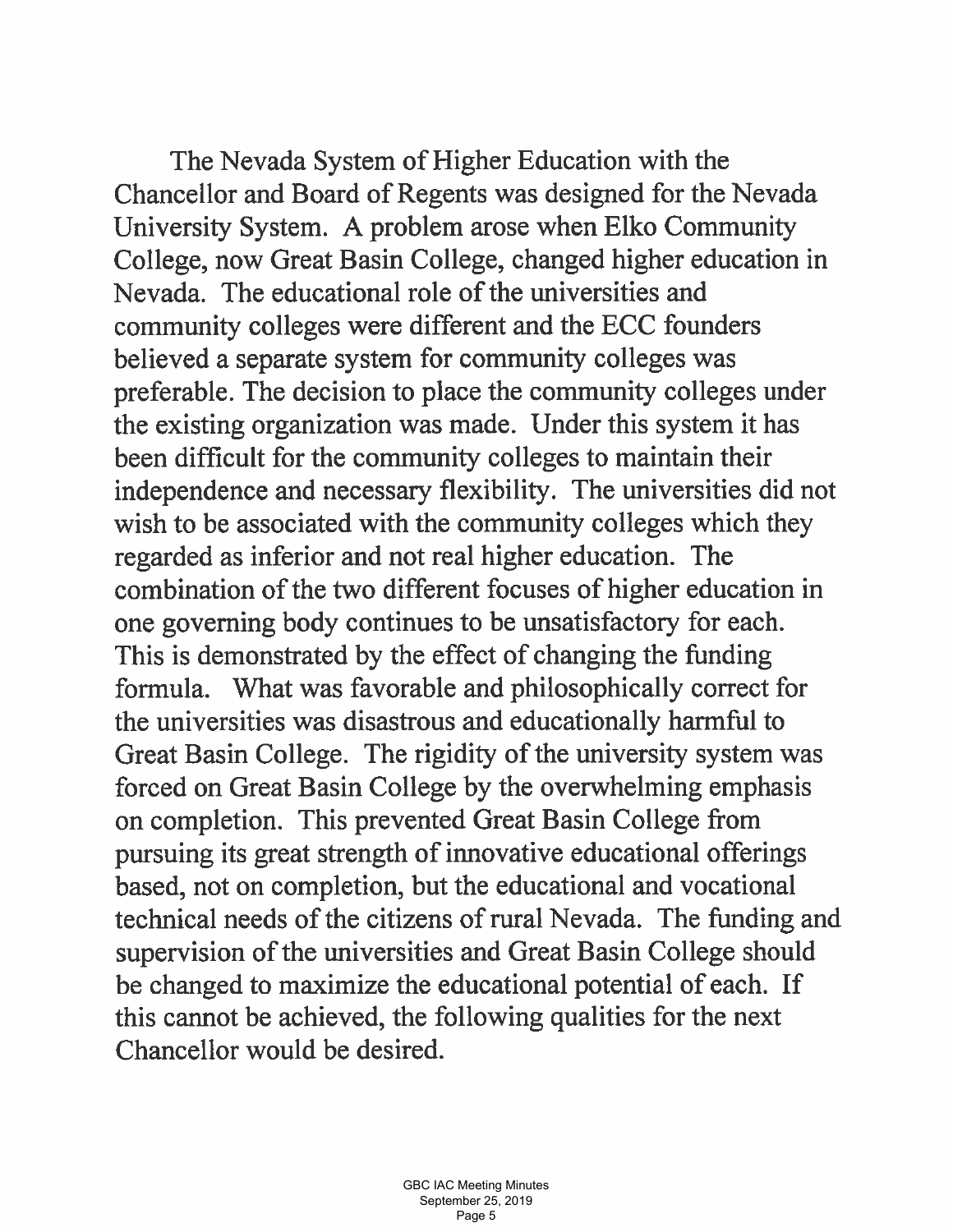#### **Universities vs Community Colleges**

When Elko Community College was organized, the founders wanted a Board separate from the Nevada State Board of Regents. They believed that this would be the most helpful arrangement for community colleges. They were unable to convince the legislature or the various administrative entities that this was the best approach, so they were included in the existing system which was designed for universities. They realized that there was a great philosophical difference between the two types of institutions of high learning, and combining them both under one board was essentially incompatible and would work to the disadvantage of the community colleges. The universities immediately appreciated their differences and did everything possible to oppose them and make the community colleges fail. There is still no feeling of partnership between them and the universities take every opportunity to limit the community college effectiveness. The universities are institution oriented and unlike the community colleges not student oriented. This is a significance difference and is the basic cause of unhappiness and competition between the universities and community colleges. It is an impelling reason to change the supervision of each entity.

How do universities educate their students? For centuries and throughout the world, there has developed a tradition of universities to be ivory towers, unique and untouchable in the field of education. Educational value and pride resided in these institutions. The present day universities are proud of how many Nobel winners are on the faculty. They are proud of their football teams and proficiency in other sports. Alumni support and finance anything which glorifies the university. The universities have developed a curriculum which the students are required to complete in order to receive their baccalaureate degree. Not only the students but the professors are locked into these universities courses and degrees so that the student gets a traditional university education. This tradition extends to the students requirement to physically attend the campus. The student may or may not benefit from this orchestrated education in securing an important job or an occupation in his or her field of study. It is of no concern or regret to the university that a significant percentage of their freshman never get a degree. The university is valued on the importance of its graduates, academic or athletic. It is not evaluated on the students it failed to educate. The universities have a traditional rigidity which is almost unchangeable. The Chancellor and Board of Regents were created for Nevada universities when the they were the only system of higher education in Nevada and prior to the establishment of the community college system.

How do community college go about educating their students? From the beginning, all aspects of the educational goal was student oriented. It was the education of the student that was the guiding force. Many of the students who were failures at the universities, become successful at community colleges. The curriculum is designed to supply the educational needs of the student. This has great flexibility. It may be in a university parallel course or it may be in a vocational technical field. It is designed to allow experimentation by the student to determine his or her individual talent and ability and personal satisfaction. This may or may not result in what the universities consider completion, a baccalaureate degree. It will result in an education